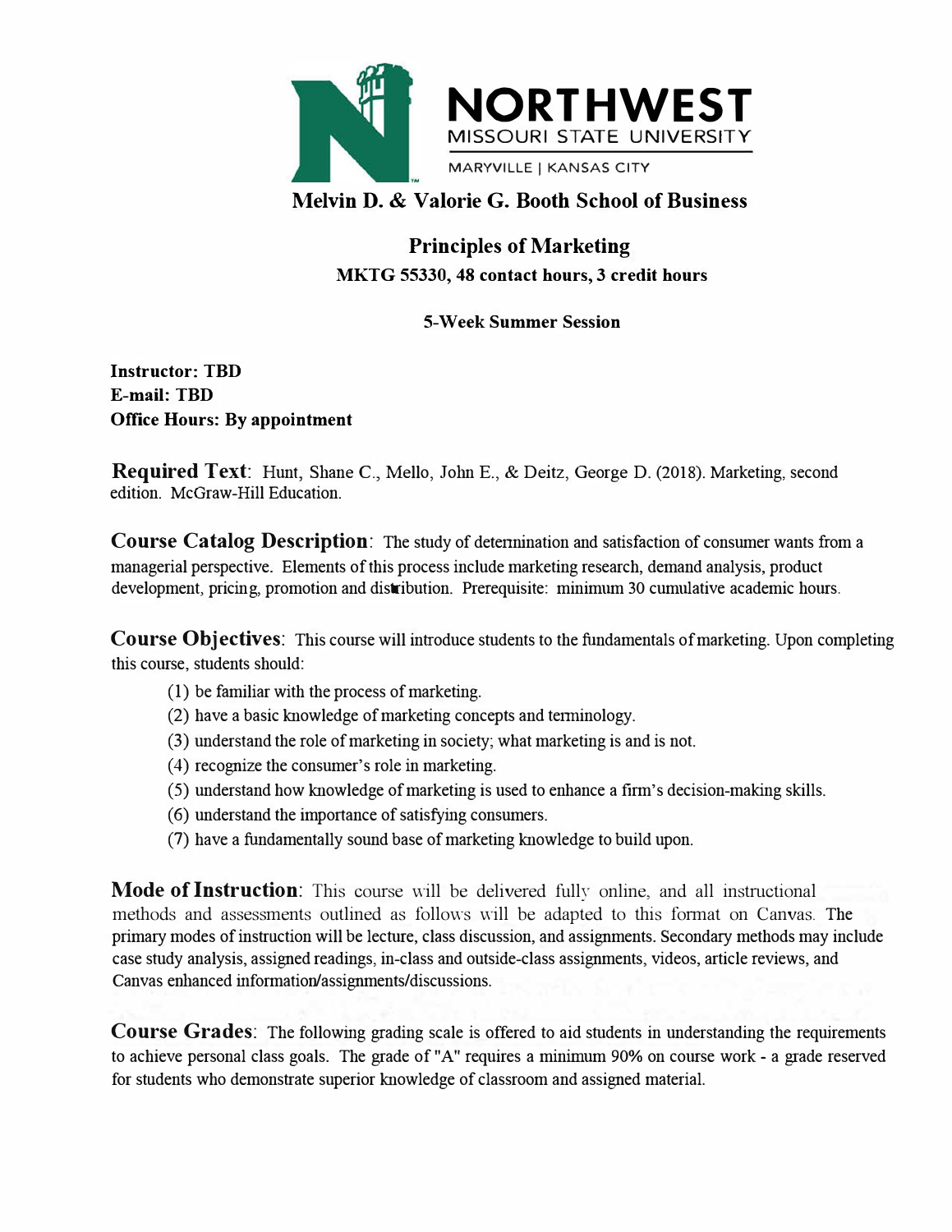

|                                                   |           | <b>NORTHWEST</b><br>MISSOURI STATE UNIVERSITY<br>MARYVILLE   KANSAS CITY                                                                                                                                                     |                      |            |
|---------------------------------------------------|-----------|------------------------------------------------------------------------------------------------------------------------------------------------------------------------------------------------------------------------------|----------------------|------------|
| Final course grades are based upon the following: |           |                                                                                                                                                                                                                              | <b>GRADING SCALE</b> |            |
|                                                   |           | Your Personal Score On Each                                                                                                                                                                                                  | <b>TOTAL</b>         | A $>=90\%$ |
| 3 Exams:                                          | $300$ pts | #1<br>$, \#2 \qquad , \#3$                                                                                                                                                                                                   |                      | B 80-89%   |
| 3 Unit Assignments:                               | $150$ pts | $, #2$ $, #3$<br>#1                                                                                                                                                                                                          |                      | C 70-79%   |
|                                                   |           |                                                                                                                                                                                                                              |                      | D 60-69%   |
| Minimum Total Points: 450 pts                     |           | $F < 60\%$                                                                                                                                                                                                                   |                      |            |
|                                                   |           | Exams: There are three exams during the session, including the final exam, each being approximately                                                                                                                          |                      |            |
|                                                   |           | 100 points. Exam questions stem from your marketing textbook, as well as outside materials brought in by the<br>instructor, assigned readings, class lectures/discussions, videos, and class projects/assignments. Exams are |                      |            |
|                                                   |           | primarily multiple choice questions, with the possibility of having essay questions. While the exams are not                                                                                                                 |                      |            |

**100 points.** Exams. There are three exams during the session, including the final exam questions. We say to consider the material of the material of the material of the material of the material points. There are three ex Final course grades are based upon the following:<br>
3 Exams:<br>
3 Unit Assignments:<br>
3 Unit Assignments:<br>
150 pts<br>  $\#1$ ,  $\#2$ ,  $\#3$ <br>  $\#3$ <br>  $\#4$ <br>  $\#4$ ,  $\#3$ <br>  $\#3$ <br>  $\#4$ <br>  $\#5$ <br>  $\#7$ <br>  $\#6$ <br>  $\#7$ <br>  $\#80-89%$ <br>  $\#80-$ **Exams:** 300 pts  $\frac{Y_{\text{Our Personal Score ON Each}}}{#1 \_ \#2 \_ \#3}$   $\frac{Y_{\text{Our Personal Score ON Each}}}{#2 \_ \#3 \_ \#3}$  B 80-89%  $\frac{80-89\%}{20-70-79\%}$  B 80-89%  $\frac{1}{1 \_ \#2 \_ \#3}$   $\frac{1}{1 \_ \#2 \_ \#3}$   $\frac{1}{1 \_ \#2 \_ \#3}$   $\frac{1}{1 \_ \#2 \_ \#3}$   $\frac{1}{1 \_ \#2 \_ \#3}$ 3 Exams: 300 pts  $\frac{Y_{\text{Our}} P_{\text{resonal}} \cdot \text{Score On} \cdot \text{Each}}{H_1 \cdot \text{B}} = \frac{W_{\text{max}}}{W_{\text{max}}}$  and  $W_{\text{min}}$  and  $W_{\text{min}}$  and  $W_{\text{min}}$  and  $W_{\text{min}}$  and  $W_{\text{min}}$  and  $W_{\text{min}}$  and  $W_{\text{min}}$  and  $W_{\text{min}}$  and  $W_{\text{min}}$  and  $W_{\text{min$ 3 Exams: 300 pts  $\begin{array}{ll}\n & \text{Your Personal Score On Each} \\
\hline\n\end{array}\n\end{array}$  TOTAL A  $\geq -90\%$ <br>
3 Unit Assignments: 150 pts  $\begin{array}{ll}\n\hline\n\end{array}$   $\begin{array}{ll}\n\hline\n\end{array}$   $\begin{array}{ll}\n\hline\n\end{array}$  B8 0-89%<br>
Minimum Total Points. <u>450 pts</u>  $\begin{array}{ll}\n\hline\n\end{array$ 3 Exams: 300 pts  $\#1$ ,  $\#2$ ,  $\#3$ ,  $\#3$  and  $\#7$  and  $\#7$  and  $\#80-89\%$ <br>
3 Unit Assignments: 150 pts  $\#1$ ,  $\#2$ ,  $\#3$  and  $\#5$  and  $\#7$  and  $\#6$  and  $\#7$  and  $\#80-69\%$ <br> **Exams:** There are three exams duri 3 Unit Assignments: 150 pts  $\#1$ ,  $\#2$ ,  $\#3$ ,  $\#3$ ,  $\#3$ ,  $\#4$ ,  $\#5$  D 60-69% D 60-69% C Minimum Total Points: 450 pts  $\#1$ ,  $\#2$ ,  $\#3$ ,  $\#5$  and  $\#6$  absorption of  $\#7$   $\leq 60\%$  Examms: There are three exa **Exams:** Total Points:  $450 \text{ pts}$ <br> **Exams:** There are three exams during the session, including the final exam, each being approximately<br>
100 points. Exam questions stem from your marketing textbook, as well as outside ma Minimum Total Points:  $\frac{450 \text{ pts}}{100 \text{ }\text{F}}$  = 60%<br> **Exams:** There are three exams during the session, including the final exam, each being approximately<br>
100 points. Exam questions stem from your marketing textbook, a **Exams:** There are three exams during the session, including the final exam, each being approximately 100 points. Exam questions stem from your marketing textbook, as well as outside materials brought in by the instructor, **Exams:** There are three exams during the session, including the final exam, each being approximately 100 points. Exam questions stem from your marketing textbook, as well as outside materials brought in by the instructor 100 points. Exam questions stem from your marketing textbook, as well as outside materials broug<br>instructor, assigned readings, class lectures/discussions, videos, and class projects/assignments. Ex<br>primarily multiple choi **Exams:** There are three exams during the session, including the final exam, each being approximately<br>
100 points. Exam questions stem from your marketing textbook, as well as outside materials brought in by the<br>
instructo comprehensive in nature, the final exam may contain questions that span information presented over the entire<br>session. Make-up examinations, which rely more heavily on essay questions, are allowed for <u>excused</u> assenses<br>an session. Make-up examinations, which rely more heavily on essay questions, are allowed for <u>excused</u> absences<br>and taken as close to the regularly scheduled exam date as possible. Excused absences include, but are not limit and taken as close to the regularly scheduled exam date as possible. Excused absences include, but are not limited to, sichenss, a death in the family, and personal or family injuries while non-excused absences include, bu

Imited to, sickness, a death in the family, and personal or family injuries while non-excused absences include,<br>but are not limited to, oversleeping, being unprepared, or preferring to take the exam at some more convenient but are not limited to, oversleeping, being unprepared, or preterring to take the exam at some more convertime. For non-emergency situations, contact must be made with the institutor (or secretary), concerning the rates an for such an arrangement, <u>prior</u> to the schedule<br>e, students should not expect make-up exams to<br>ose to postpone a makeup exam until the end<br>**Assignments**: Throughout the session, <u>self</u><br>arketing-related assignments totalin e, students should not expect make-up exams to be offered. Under rare circumstances the instructor<br>ose to postpone a makeup exam until the end of the ession.<br> **Existing-related assignments:** Throughout the session, <u>self-s</u> ose to postpone a makeup exam until the end of the session.<br> **ssignments:** Throughout the session, <u>self-selected</u> student teams of 4-5 members will perform<br>
in the step of the consumers totaling 150 points (50 points each

**ssignments**: Throughout the session, <u>self-selected</u> student teams of 4-5 members will perform<br>inchurching-related assignments totaling 150 points (50 points each). Each will be some version of a 3-5<br>ere (make sure to <u>us</u> **Examing Society**: Throughout the session, <u>self-selected</u> student teams of 4-5 members will perform<br>
in the triging-related assignments totaling 150 points (50 points each). Each will be some version of a 3-5<br>
been (make rketing-related assignments totaling 150 points (50 points each). Each will be some version of a 3-5<br>ber (make sure to <u>use headings/subheadings</u>) and should include the use of <u>outside (secondary)</u><br>Each is outlined below. identifying and discussing marketing-related influences throughout the sus of consisted (secondary)<br>
Each is outlined below. Further, those assignments of exemplary quality (as judged by the<br>
or) may be given the opportuni Each is outlined below. Further, those assignments of exemplary quality (as judged by the orthor) may be given the opportunity to be presented for a chance to earn up to 5 bonus points. Both an ic and hard copy will be tu or may be given the opportunity to be presented for a chance to earn up to 5 bonus points. Both an ic and hard copy will be turned in on an assignment's due date.<br>
Unit 1 Assignment:<br>
This assignment concerns both the cons ic and hard copy will be turned in on an assignment's due date.<br> **Chit 1 Assignment:**<br>
This assignment concerns both the consumer buying model and competitive advantage. Student teams<br>
will prepare a report detailing each Unit 1 Assignment:<br>This assignment concerns both the consumer l<br>will prepare a report detailing each step of the<br>significant purchase (a purchase that required<br>member made). While describing specifically<br>terminology (from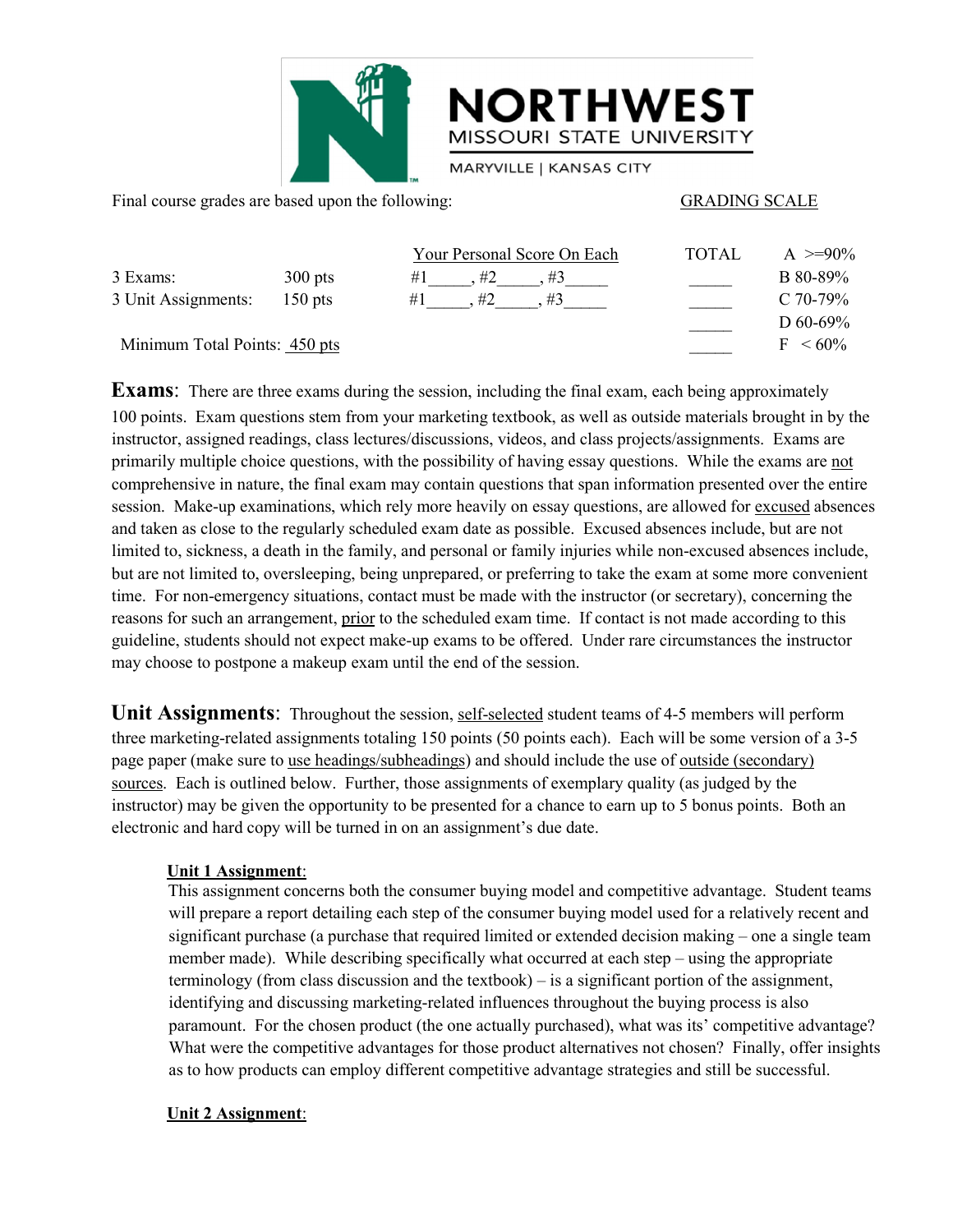

MISSOURI STATE UNIVERSITY<br>This assignment investigates both a diminishing and growing form of promotion. Student teams will<br>prepare a paper discussing both magazine advertising and product placement as well as conduct a<br>sp MISSOURI STATE UNIVERSITY<br>This assignment investigates both a diminishing and growing form of promotion. Student teams will<br>prepare a paper discussing both magazine advertising and product placement as well as conduct a<br>sp SPECIFIC MISSOURI STATE UNIVERSITY<br>
MISSOURI STATE UNIVERSITY<br>
This assignment investigates both a diminishing and growing form of promotion. Student teams will<br>
prepare a paper discussing both magazine advertising and pro **EXT MUNITE STRATE UNIVERSITY**<br>
MISSOURI STATE UNIVERSITY<br>
This assignment investigates both a diminishing and growing form of promotion. Student teams will<br>
prepartic count of the amount of each promotional form. Initiall MISSOURI STATE UNIVERSITY<br>
MISSOURI STATE UNIVERSITY<br>
This assignment investigates both a diminishing and growing form of promotion. Student teams will<br>
prepare a paper discussing both magazine advertising and product plac CORTHWEST<br>
MISSOURI STATE UNIVERSITY<br>
This assignment investigates both a diminishing and growing form of promotion. Student teams will<br>
prepare a paper discussing both magazine advertising and product placement as well as **EXTREST MISSOURI STATE UNIVERSITY**<br>
This assignment investigates both a diminishing and growing form of promotion. Student teams will<br>
prepare a paper discussing both magazine advertising and product placement as well as **EVALUATE MENTATE UNIVERSITY**<br>
INSSOURI STATE UNIVERSITY<br>
This assignment investigates both a diminishing and growing form of promotion. Student teams will<br>
prepare a paper discussing both magazine advertising and product MISSOURI STATE UNIVERSITY<br>
This assignment investigates both a diminishing and growing form of promotion. Student teams will<br>
prepare a paper discussing both magazine advertising and product placement as well as conduct a<br> **Example 18 Constant investigates both a diminishing and growing form of promotion. Student teams will prepare a paper discussing both magazine advertising and product placement as well as conduct a specific count of the a** This assignment investigates both a diminishing and growing form of prement as well as conduct a prepare a paper discussing both magazine advertising and product placement as well as conduct a specific count of the amount This assignment investigates both a diminishing and growing form of promotion. Student teams will<br>prepare a paper discussing both magazine advertising and product placement as well as conduct a<br>specific count of the amount prepare a paper discussing both magazine advertising and product placement as well as conduct a<br>specific count of the amount of each promotional form. Initially, students will investigate (and report<br>on) secondary sources specific count of the amount of each promotional form. Initially, students will investigate (and report<br>on) secondary sources about <u>the state</u> of both magazine and product placement advertising (this is the<br>foundation of on) secondary sources about <u>the state</u> of both magazine and proundation of your paper). Next, for the specific count portion consumer magazine and count the total number of advertiseme amount of space (include this as a % consumer magazine and count the total numbe<br>amount of space (include this as a % of the tot<br>up" the space; if you have two  $\frac{1}{2}$  page ads tha<br>will need to tape a 30-minute prime-time TV s<br>of product placements found wi amount of space (include this as a % of the total magazine space) allocated to advertising (simply "add<br>up" the space; if you have two 1/2 page ads that would equate to 1 full page ad). Further, student teams<br>will need to following discount stores; This appear to the variable to the store in the store of the store of product placements found within. After reporting your findings (counts) from above, offer insights relating to how the selec business and insights and word varying and word variable to 1 and page and with the set of your ability) the humber<br>of product placements found within. After reporting your findings (counts) from above, offer <u>insights</u><br>re

win recul to the ava-binning pim-allim is throw and dentity (to the least of your about a pim-based row offer insights relating to how the selective perception process illustrated within the <u>information processing model</u> of product placements found within. After reporting your finding is counts) from above, ofter <u>insights</u><br>
relating to how the selective perception process illustrated within the information processing model<br>
relates to you relating to how the selective perception process illustrated within the <u>information processing model</u><br>
relates to your findings (apply the model to both environments from the standpoint of a typical<br>
consumer (in other wo relates to your findings (apply the model to both environments from the standpoint of a typical<br>consumer (in other words, someone not doing this assignment)). Finally, using what you have found,<br>offer insights as to why on consumer {in other words, someone not doing this assignment}). Finally, using what you have found,<br>offer insights as to why one form is diminishing while the other is growing as that relates to the<br>information processing offer insights as to why one form is diminishing while the other is growing as that relates to the<br>information processing model.<br>This assignment concerns the state of retailing today. Student teams will prepare a brief rep information processing model.<br> **Example 12** and comments of anti-claude of the following discount stores; Dollar General, Target, or Wal-Mart. This report should include the current state of the following discount stores; **Initially assument:**<br> **Which is assignment:**<br>
This assignment concerns the state of retailing today. Student to<br>
following discount stores; Dollar General, Target, or Wal-Mart.<br>
business and insights as to their marketing of the state of the state of relationships will be the state of redaction information processing model.<br> **Linit 3 Assignment** concerns the state of retailing today. Student teams will prepare a brief report on one of the f following discount stores; Dollar General, Target, or Wal-Mart. This report should include the current state of the business and insights as to their marketing strategies (including targeted consumers and customer service/ business and insights as to their marketing strategies (including targeted consumers and customer service/satisfaction<br>initiatives if available). Additionally, a team-based ranking of all three discount store retailers nee following discount stores; Dollar General, Target, or Wal-Mart. This report should include the current state of the<br>business and insights as to their marketing strategies (including targeted consumers and customer service/

The American Customer Satisfaction Index (ACSI) website (<u>www.theacsi.org</u>) and click on ACSI Results to see how<br>American society rates the three discount stores (use the most recent available information) in terms of over American society rates the three discount stores (use the most recent available information) in terms of overall<br>statisfaction [citok on "ACSI Benchmarks" then "By Industry" and then by "Department and Discount Stores"].<br>R Example of "ACSI Benemmarks" then "By maustry" and then by "Department and Discount Stores" J.<br>Report those findings and comment on how the ASCI findings compare to your group's ratings? Offer insights as to<br>why difference More information and comment of now the ASCI intuiting compare to your group statings? One insignts as to why differences (if any) exist.<br> **Additional Class Assignments, Quizzes, Misc**: If additional assignments are used, Any anticulated (if any) extractively (if any) extractively assignments, Quizzes, Misc: If additional assignments are used, they will be outlined at the time of their announcement. Quizzes are normally in class and unannou **CONTRET CONTRET SUBMALE CONTRETT:** The vertical assign at the time of their announcement. Quizzes are normally in class and unit to complete each class assignment on <u>an individual basis</u> unless notified **mic Honesty**: Ac 2. giving unauthorized aid or information,<br>and the broadcast and to complete each class assignment on <u>an individual basis</u> unless notif<br>to complete each class assignment on <u>an individual basis</u> unless notif<br>**mic Honesty** at the time of their almountenent. Quizzes are normany in class and unamounced. Tuttinet, students are to complete each class assignment on <u>an individual basis</u> unless notified otherwise.<br> **mic Honesty**: Academic honesty **E Honesty**: Academic honesty is an essential component of higher education and our svigilant it its efforts to ensure its practice is upheld. Further it is the responsibility of every orid dishonest practices. Academic di

- 
- 
-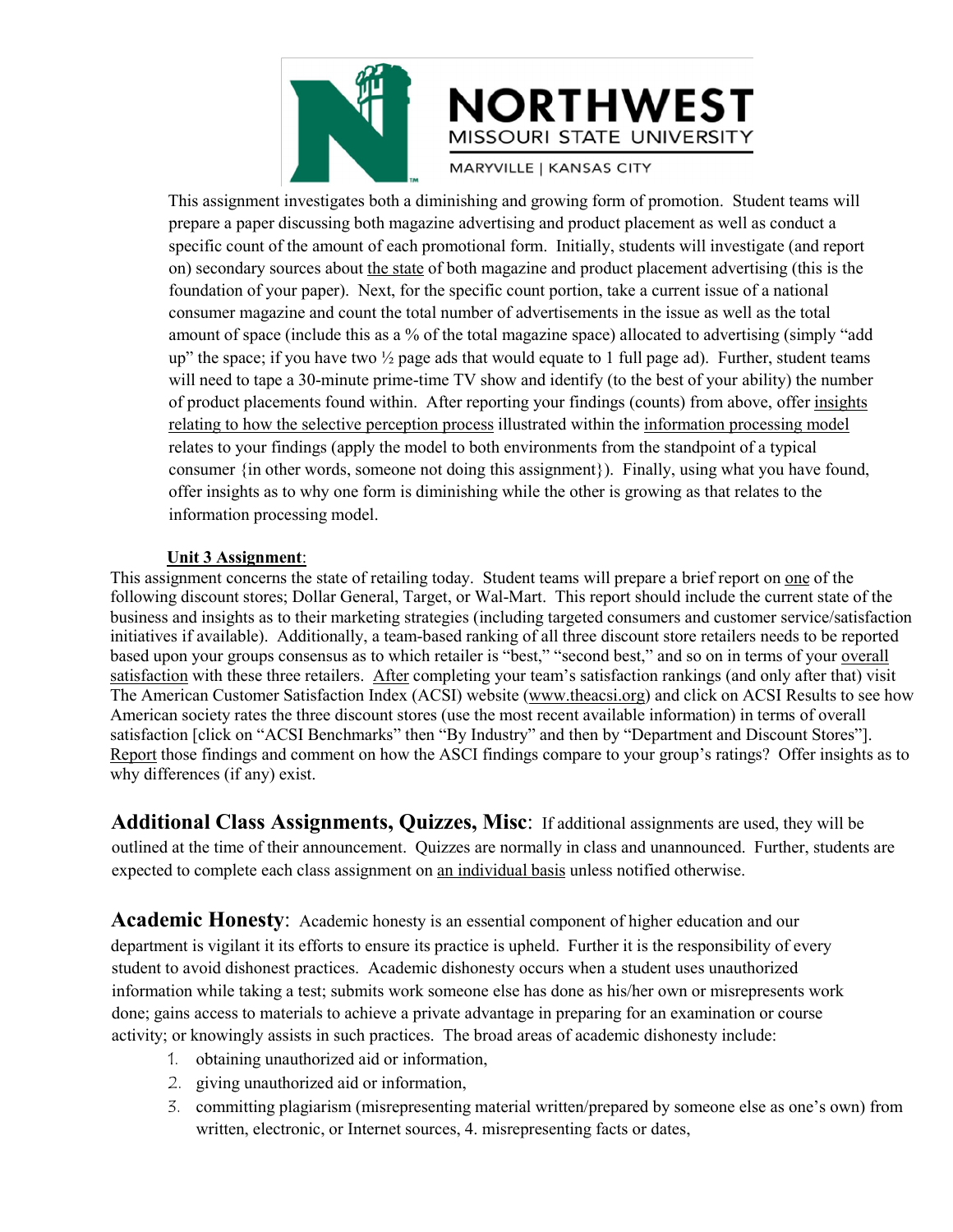

- 
- 
- 
- 

**EXAMPLE SPRIM AND AND ART AND ART AND ARRY MUSSOURI STATE UNIVERSIT**<br>
S. offering bribes,<br>
6. using ilbrary resources unethically,<br>
7. using computer resources unethically, and<br>
8. knowingly assisting in any of the above MINUTEST<br>
MISSOURI STATE UNIVERSITY<br>
S. offering bribes,<br>
6. using library resources unethically,<br>
7. using computer resources unethically, and<br>
8. knowingly assisting in any of the above practices.<br>
A charge of academic d **EXECUTE IS MISSOURI STATE UNIVERSITY**<br>
5. offering bribes,<br>
6. using idipary resources unethically,<br>
7. using idipary resources unethically, and<br>
8. knowingly assisting in any of the above practices.<br>
A charge of academic MISSOURI STATE UNIVERSITY<br>
5. offering bribes,<br>
6. using library resources unethically,<br>
7. using computer resources unethically, and<br>
8. knowingly assisting in any of the above practices.<br>
A charge of academic dishonesty

MARYVILLE | KANSAS CITY<br>
5. offering bribes,<br>
6. using library resources unethically,<br>
7. using computer resources unethically, and<br>
8. knowingly assisting in any of the above practices.<br>
A charge of academic dishonesty ca 5. offering bribes,<br>
6. using library resources unethically,<br>
7. using computer resources unethically, and<br>
8. knowingly assisting in any of the above practices.<br>
A charge of academic dishonesty can be brought against a st b. oftering bribes,<br>
6. using computer resources unethically, and<br>
7. using computer resources unethically, and<br>
8. knowingly assisting in any of the above practices.<br>
A charge of academic dishonesty can be brought against 6. using library resources unethically,<br>
7. using computer resources unethically, and<br>
8. knowingly assisting in any of the above practices.<br>
A charge of academic dishonesty can be brought against a student by an instructo 7. using computer resources unethically, and<br>
8. knowingly assisting in any of the above practices.<br>
A charge of academic dishonesty can be brought against a student by an instructor, a staff member, or<br>
another student in 8. knowingly assisting in any of the above practices.<br>A charge of academic dishonesty can be brought against<br>another student in conjunction with an instructor. The instructor<br>the chairperson, will notify the student in wri A charge of academic dishonesty can be brought against a student by an instructor, a staff member, or student in conjunction with an instructor. The instructor or staff member, after having consulted with reperson, will no another student in conjunction with an instructor. The instructor or staff member, after having consulted with<br>the chairperson, will notify the student in writing of the formal charge.<br>Once the charge is made, the student the chairperson, will notify the student in writing of the formal charge.<br>
Once the charge is made, the student has the right to appeal. The student must appeal in w<br>
department chairperson within 10 days of receiving the Once the charge is made, the student has the right to appeal. The student must appeal in writing to the<br>ent chairperson within 10 days of receiving the charge. The chairperson will then appoint a committee<br>ts three faculty

department chairperson within 10 days of receiving the charge. The chairperson will then appoint a committee<br>of at least three faculty or staff members from the department who are not directly involved in the case to<br>consi of at least three faculty or staff members from the department who are not directly involved in the case to consider the appeal. If the appeal fails, the student may then petition the Academic Appeals Committee. A charge t consider the appeal. If the appeal fails, the student may then petition the Academic Appeals Committee. A charge that is not successfully appealed will be reported by the chair to the dean and Provost so that a permanent r charge that is not successfully appealed will be reported by the chair to the dean and Provost so that a<br>permanent record can be made.<br>While the department committee or Academic Appeals Committee may alter the sanctions, i permanent record can be made.<br>
While the department committee or Academic Appeals Comm<br>
cases the student will receive an automatic "F" in the course and be pi<br>
A second instance results in immediate dismissal from the Uni charge that is not successfully appealed will be reported by the chair to the dean and Provost so that a<br>permanent record can be made.<br>While the department committee or Academic Appeals Committee may alter the sanctions, i Example of the state of the curtain interest and the state minute of the state minute of the state minute of the state minute of the California of the California of the California on the California of the California of the

A second instance results in immediate dismissal from the University.<br>
In order to maintain the highest levels of academic integrity, during exam periods student desks should<br>
be clear of textbooks, notebooks, backpacks, o In order to maintain the highest levels of academic integrity, during exam periods student desks should<br>be clear of textbooks, notebooks, backpacks, or any material other than the test and answer sheet provided them.<br>Furth In order to manitain the highest levels of academic integrity, during exam periods student desks should<br>be clear of extroboks, notebooks, backpacks, or any material of their than the test and answer sheet provided them.<br>Fu be clear of textbooks, backpacks, or any material other than the test and answer sheet provided them.<br>Further, students may be assigned seats different from their "normal" seat during examinations. Exams are the<br>Further, s Further, students may be assigned seats different from their "normal" seat during<br>property of the University and may not leave the exam room without direct perm<br>Additionally, after students complete an exam or assignment, **Technology Policy**: Using your laptop computer is permitted for, and answer sheet on the two states and a more than the test and answer sheet some the property of the University and may not leave the exam room without dir **Due Dates:** All "outside" of class assignments are due at the beginning of the stated due date class period.<br>In an effort to curtail "last minute" efforts and "boost" on time attendance, assignments received after class<br>b **Due Dates:** All "outside" of class assignments are due at the beginning of the stated due date class period.<br>In an effort to curtail "last minute" efforts and "boost" on time attendance, assignments received after class<br>b **Duce Dates.** An outside of class assignments are due at the beginning of the stated due date class period.<br>In an effort to curtail "last minute" efforts and "boost" on time attendance, assignments received after class<br>be

In an ethort to curtail "last minute" ethorts and "boost" on time attendance, assignments received after class<br>begins will receive a two-letter grade reduction for each class period late (they will not be accepted after 2 begins will receive a <u>two-letter grade reduction</u> for each class period late (they will not be accepted after 2 late<br>class periods). If you cannot attend class on an assignment's 'due date, it is your responsibility to ma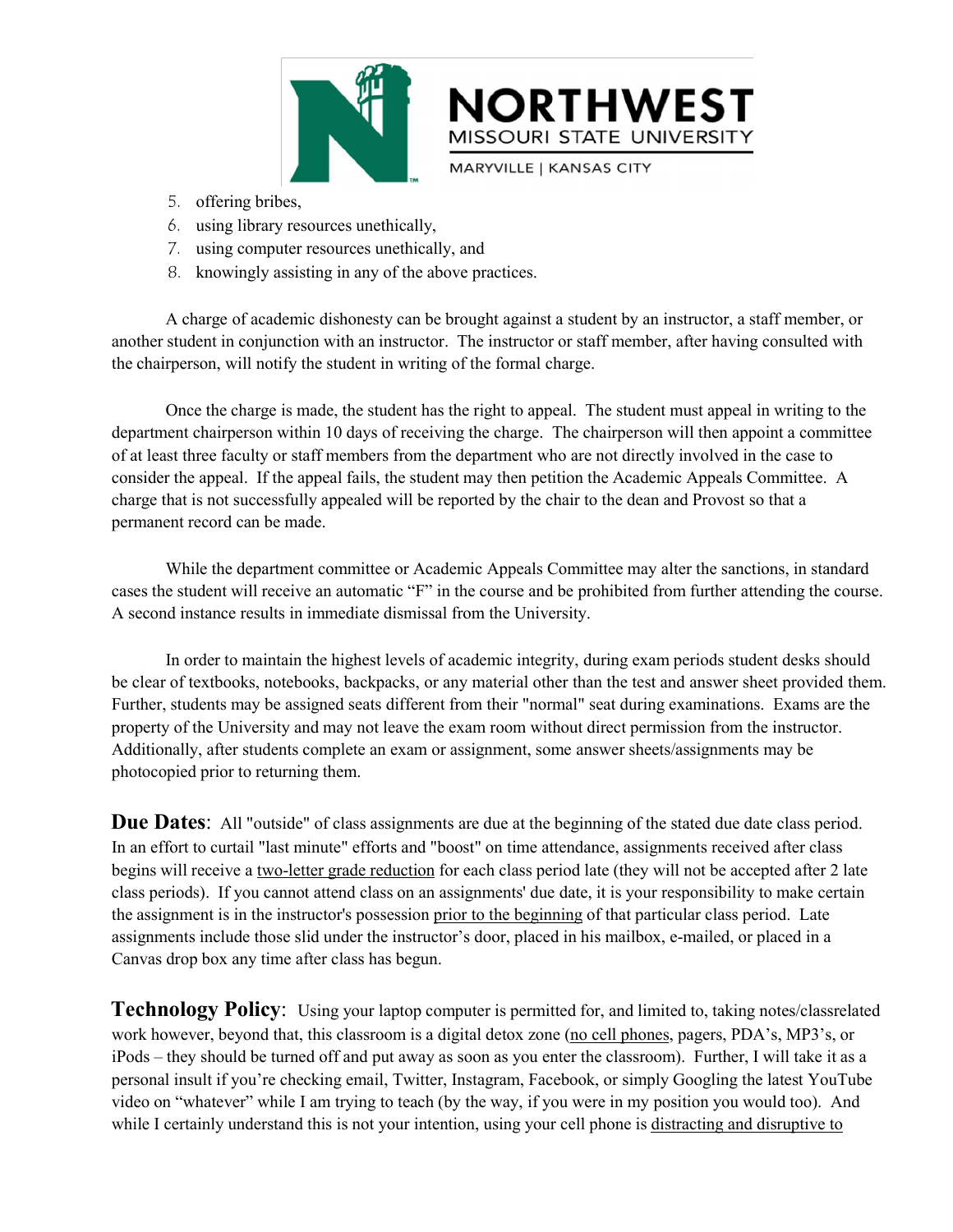

**EXT**<br>
MISSOURI STATE UNIVERSITY<br>
MARYVILLE | KANSAS CITY<br>
COLORISTY<br>
COLORISTY MARYVILLE | KANSAS CITY<br>
COLORISTY<br>
COLORISTY<br>
COLORISTY<br>
COLORISTY<br>
COLORISTY<br>
COLORISTY<br>
COLORISTY<br>
COLORISTY<br>
COLORISTY<br>
COLORISTY<br>
COLORIS CORTHWEST<br>
MISSOURI STATE UNIVERSITY<br>
MARYVILLE | KANSAS CITY<br>
Cell phones} the average grade dropped by about a letter grade and a half in this class!). Now I do realize there<br>
could be an emergency situation in which it CORTHWEST<br>
MISSOURI STATE UNIVERSITY<br>
MISSOURI STATE UNIVERSITY<br>
MISSOURI STATE UNIVERSITY<br>
Could be an emergency situation in which it is necessary for you to have your cell phone available. If you<br>
forese a situation lik MISSOURI STATE UNIVERSITY<br>
MISSOURI STATE UNIVERSITY<br>
MARYVILLE | KANSAS CITY<br>
COLORISTATE UNIVERSITY<br>
Colorese a situation like this occurring, please talk to me about it before class begins. I also realize there<br>
could b **CORTHWEST MISSOURI STATE UNIVERSITY**<br>
MISSOURI STATE UNIVERSITY<br>
MARYVILLE | KANSAS CITY<br>
cell phones the average grade dropped by about a letter grade and a half in this class!). Now I do realize there<br>
could be an emerg MISSOURI STATE UNIVERSITY<br>
others and, more importantly, a hindrance to your own education (over the past several years {when I did allow<br>
cell phones} the average grade dropped by about a letter grade and a half in this c MISSOURI STATE UNIVERSITY<br>
MISSOURI STATE UNIVERSITY<br>
others and, more importantly, a <u>hindrance to your own education</u> (over the past several years {when I did allow<br>
cell phones} the average grade dropped by about a lett MISSOURI STATE UNIVERSITY<br>
others and, more importantly, a hindrance to your own education (over the past several years {when I did allow<br>
cell phones} the average grade dropped by about a letter grade and a half in this c MISSOURI STATE UNIVERSITY<br>
mare to your own education (over the past several years {when I did allow<br>
cell phones} the average grade dropped by about a letter grade and a half in this class!). Now I do realize there<br>
could MARYVILLE | KANSAS CITY<br>
others and, more importantly, a hindrance to your own education (over the past several years {w<br>
cell phones} the average grade dropped by about a letter grade and a half in this class!). Now I a<br> others and, more importantly, a hindrance to your own education (over the past several years {when I did allow<br>cell phones} the average grade dropped by about a letter grade and a half in this class!). Now I do realize the cell phones) the average grade dropped by about a letter grade and a half in this class!). Now 1 do realize there could be an emergincy situation in which it is necessary for you to have your cell phone available. If you b could be an emergency situation in which it is necessary for you to have your cell phone available. If you<br>foresee a situation like this occurring, please talk to me about it before class begins. I also realize we all<br>occa foresee a situation like this occurring, please talk to me about it before class begins. I also realize we all<br>occasionally forget to turn our cell phone off, should this happen just turn it off quickly. Finally related to occasionally forget to turn our cell phone off, should this happen ju<br>sue of technology in the classroom, as a general statement, audio r<br>materials <u>is prohibited</u> unless advance written permission is obtain<br>materials (inc foresee a situation like this occurring, please talk to me aborocasionally forget to turn our cell phone off, should this ha use of technology in the classroom, as a general statement, a materials <u>is prohibited</u> unless ad

|                                      |                                    | Participation/Attendance: Although attendance is not required, participation is expected and essential             |  |
|--------------------------------------|------------------------------------|--------------------------------------------------------------------------------------------------------------------|--|
|                                      |                                    | to the learning process excessive absences tend to adversely effect ones' ability to participate. Lack of          |  |
|                                      |                                    | attendance hinders a student's awareness of classroom assignments (which they are fully responsible to be          |  |
|                                      |                                    | aware of), their ability to comprehend relevant information, and is one indicator of an individual student's level |  |
| of personal motivation and interest. |                                    |                                                                                                                    |  |
|                                      |                                    |                                                                                                                    |  |
| <b>Course Outline</b>                |                                    |                                                                                                                    |  |
| Day                                  | Activity                           | Chapters                                                                                                           |  |
| Week $1 - Day 1$                     | Introduction/Orientation           |                                                                                                                    |  |
|                                      | Marketing in the Twenty-First      | Chapter 1: Why Marketing Matters to                                                                                |  |
| Week $1 - Day 2$                     | Century                            | You Chapter 2: Strategic Planning                                                                                  |  |
| Week $1 - Day 3$                     |                                    | Chapter 3: The Global Environment                                                                                  |  |
| Week $1 - Day 4$                     |                                    | Chapter 4: Consumer Behavior                                                                                       |  |
| Week $2 - Day 1$                     |                                    | Chapter 5: Marketing Research                                                                                      |  |
| Week $2 - Day 2$                     |                                    |                                                                                                                    |  |
| Week $2 - Day 3$                     | EXAM 1 (Chapters $1,2,3,4,5$ )     |                                                                                                                    |  |
| Week $2 - Day 4$                     | Assignment #1 Due                  | Chapter 6: Product Development                                                                                     |  |
|                                      |                                    | Chapter 7: Segmentation, Targeting, and                                                                            |  |
| Week $3 - Day 1$                     | <b>Understanding Your Customer</b> | Positioning                                                                                                        |  |
| Week $3 - Day 2$                     |                                    | Chapter 8: Promotional Strategies                                                                                  |  |
| Week $3 - Day 3$                     |                                    | Chapter 9: Supply Chain and Logistics<br>Management                                                                |  |
| Week $3 - Day 4$                     | Assignment #2 Due                  | Chapter 10: Pricing                                                                                                |  |
| Week $4 - Day 1$                     | EXAM 2 (Chapters 6,7,8,9,10)       |                                                                                                                    |  |
| Week $4 - Day 2$                     | Responding to Your Customer        | Chapter 11: Retailing                                                                                              |  |
| Week $4 - Day 3$                     |                                    | Chapter 12: Personal Selling                                                                                       |  |
|                                      |                                    | Chapter 13: Digital and Social Media                                                                               |  |
| Week $4 - Day 4$                     |                                    | Marketing                                                                                                          |  |
| Week $5 - Day 1$                     | Assignment #3 Due                  |                                                                                                                    |  |
|                                      |                                    | Chapter 14: Customer Relationship                                                                                  |  |
| Week $5 - Day 2$                     |                                    | Management                                                                                                         |  |